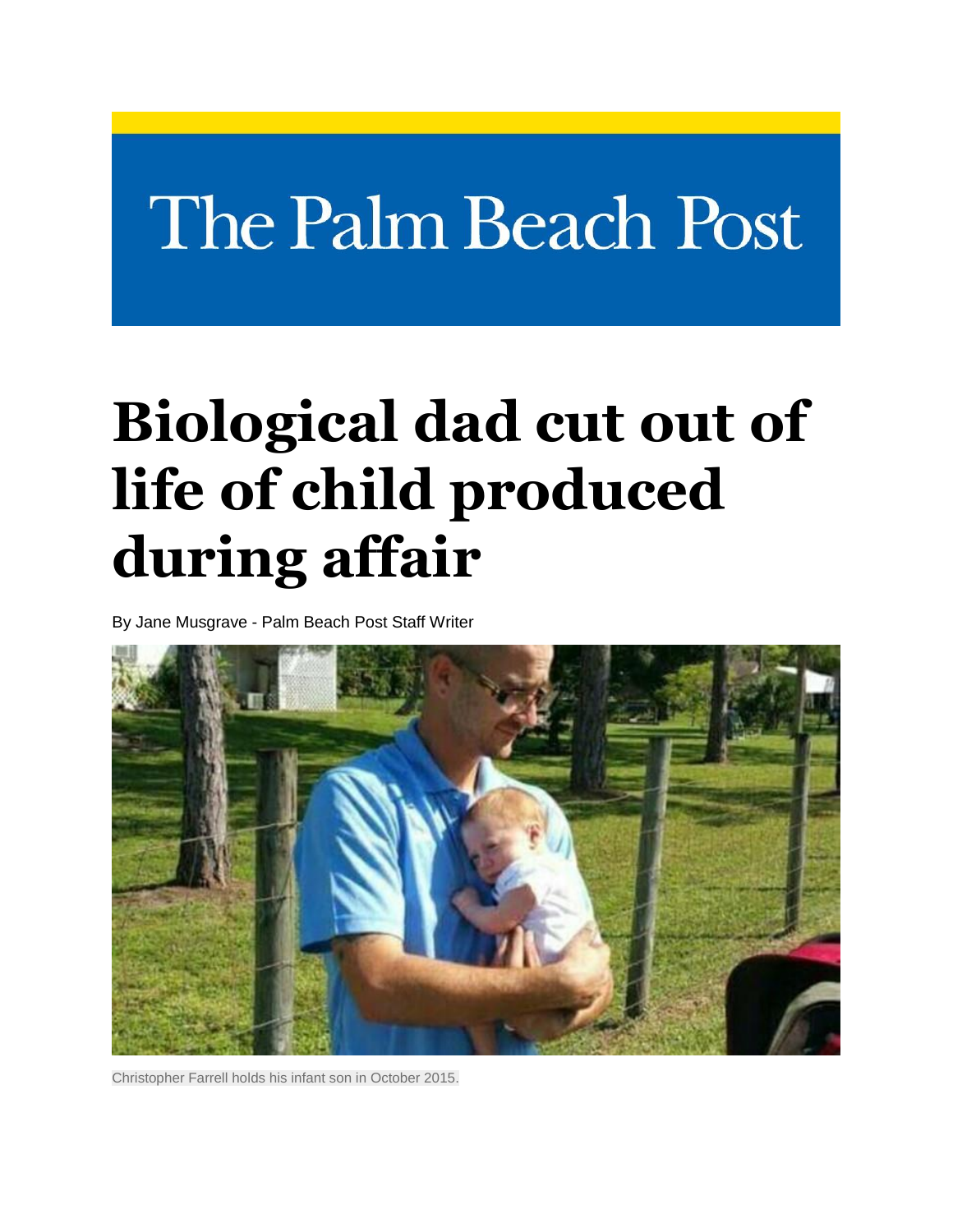'A man who may have contributed his DNA to a child has no statutory or constitutional right …' — Judge

When Christopher Farrell learned his girlfriend was pregnant, he was ecstatic. He painted the walls of a bedroom in his Loxahatchee house blue and filled them with lovable characters from the Disney classic, "The Lion King."

Weeks before his son's August 2015 birth, he summoned his family to a baby shower to have them celebrate his good fortune. His girlfriend, who was at the top of the guest list, never showed up. Inexplicably, she didn't return his phone calls or texts.

While Farrell didn't know it at the time, it marked the end of his hopes of experiencing the joys of fatherhood.

Even though there is no question that Farrell is the child's biological father, he has no right to see him, talk to him, support him or help raise him. Because Farrell's girlfriend was married to another man when the boy was born and the couple wants to raise the child together, by law Farrell has no claim to him.

"If the child is born in an intact marriage and if the husband and mother want to remain married the (biological) father has zero rights," said Orlando family law attorney Susan Savard.

It's well-settled law, said Elisha Roy, a West Palm Beach family law attorney. It might seem quaint to quibble about out-of-wedlock births in 2017, when divorce is common, 40 percent of children are born to single mothers and the country has embraced various non-traditional families, including those headed by unmarried, transgender and gay couples. But, antiquated or not, Florida law is steeped in the notion that no child should suffer the stigma of illegitimacy, she said.

"The big issue, the underlying theme in Florida, is about a child's right to legitimacy so no one should be able to come in and disrupt the sanctity of the marriage," Roy said. "It's not the dad's right to be a dad. It's the child's right to have legitimacy."

### **No magic formula**

Recognizing the steep hurdles she faced, Fort Lauderdale attorney Rebekah Brown-Wiseman agreed to help Farrell, 31, challenge the law that many other family law attorneys and even some judges agree should be tweaked. It's a decision that could end up costing her dearly.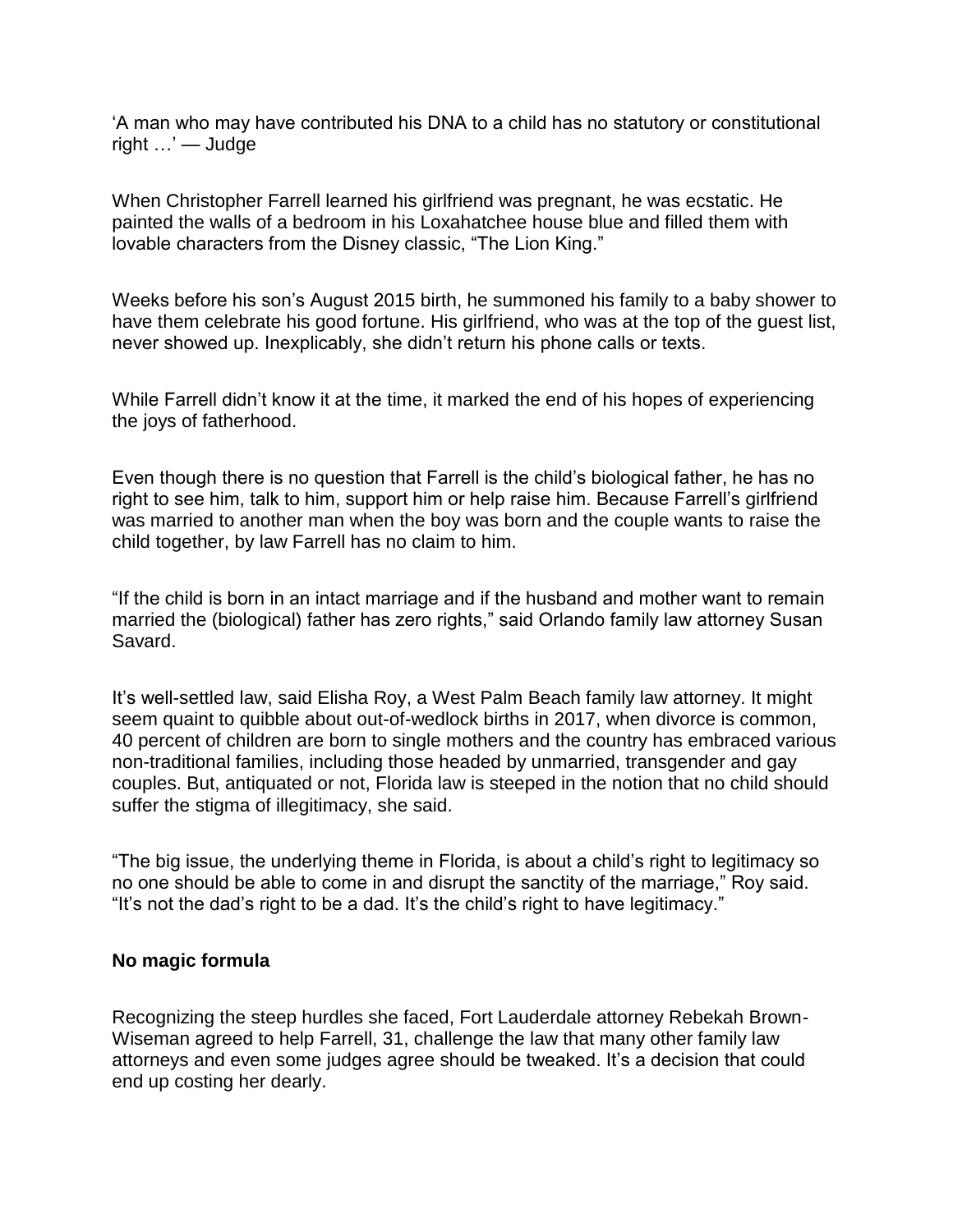In court hearings in 2016, she tried to persuade Palm Beach County Circuit Judge Karen Miller that times have changed since the Florida Supreme Court in 1993 established rules that prevent biological dads from having any relationship with their children if the mother and her husband don't want it.

Calling a psychologist to testify, Brown-Wiseman argued that studies have shown that being raised in a two-parent, two-gender household isn't a magic formula for producing a happy, well-adjusted child.

"The more people you have that will love and help take care for a child, the better it is for the child," Jan Faust, a clinical psychologist and a professor at Nova Southeastern University, testified. "It's the relationship that's most important. I mean, children, young children don't even know what marriage means for many years and they just know that they're loved by multiple people."

Further, Brown-Wiseman argued, the relationship between Farrell and his girlfriend was a close one. They worked together at an auto parts store and lived together for roughly six months after she became disillusioned with her marriage. The Post isn't identifying the girlfriend or her husband to protect the identity of the child.

Even after the girlfriend returned to her husband, Farrell said they remained friends. He said he went with her to her obstetrician appointments, where genetic testing proved he was the baby's father. He said he paid some of the doctor's bills and offered to help her outfit a nursery. He even reached out to her husband.

"I offered to take him out golfing or out fishing because we were going to be raising a son together," Farrell said. "He didn't want anything to do with me."

He said he isn't trying to break up the marriage. He just wants to see his child.

That happened once.

### **30 amazing minutes**

After the girlfriend cut ties with him, he put his name on the state's putative father registry so he would be notified of the birth. After the notice arrived on state letterhead, he repeatedly texted her, begging to see the child. She finally agreed.

Roughly six weeks after the boy was born, the girlfriend, who also lives in Loxahatchee, told him to meet her on a street near their homes. For roughly 30 amazing minutes,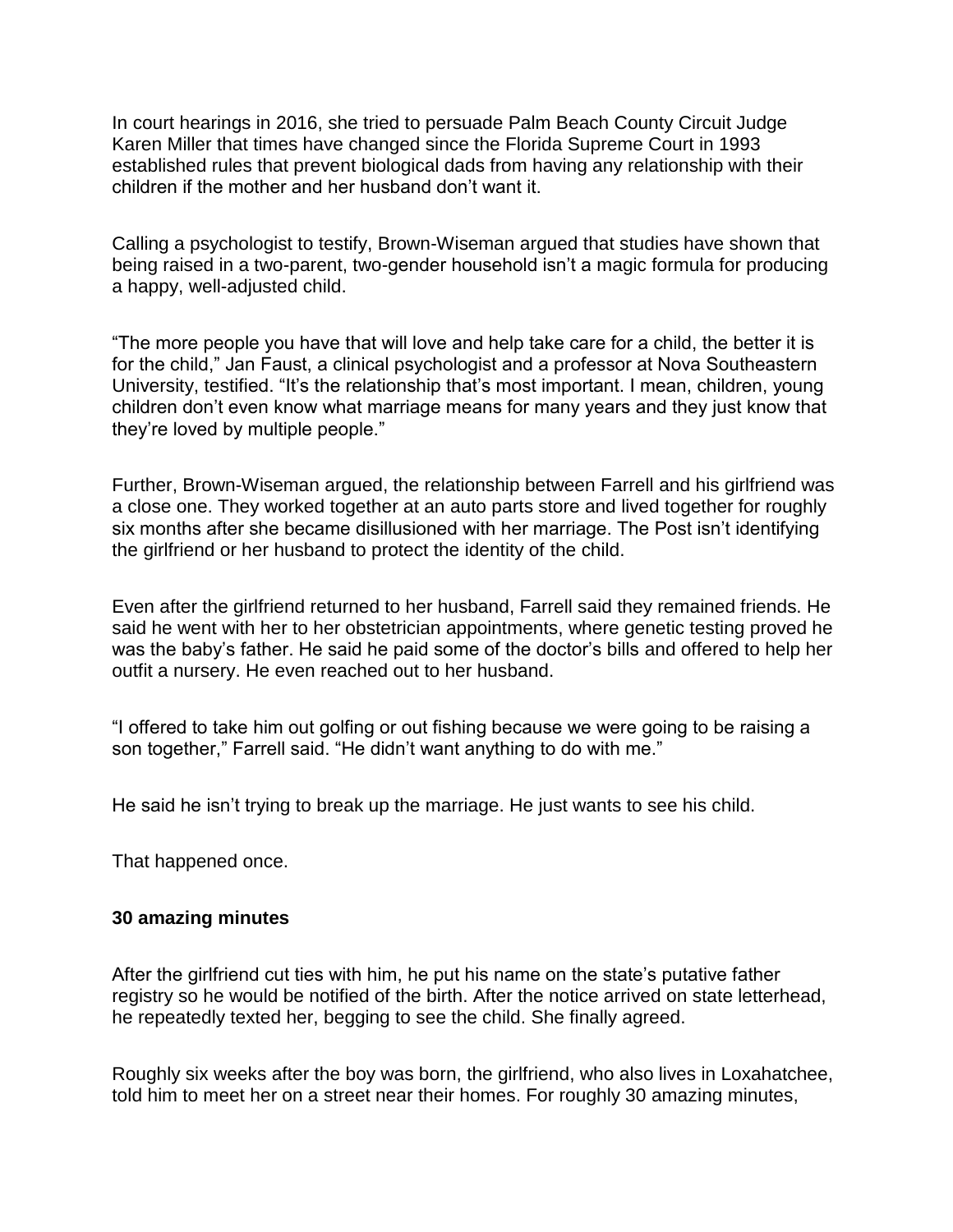Farrell said, he stood on a sidewalk and cradled his son. Tears ran down his face. Hope burned. But that was it.

"The way she was leading me on, I thought I was going to be a father," Farrell said. "I thought if I went before a judge, she would give me 40 -50 percent (visitation rights). Then, I thought I wasn't going to get anything and that's where I am now."

That harsh truth came in June when the judge rejected his petition for paternity and threw out the case.

"Where the paternity of a child born to an existing marriage has been so acknowledged and where the husband and wife have decided to raise the child of their marriage and to accept all the rights and responsibilities of parenthood, a man who may have contributed his DNA to a child has no statutory or constitutional right to intrude into the private decision," Judge Miller wrote.

Brown-Wiseman said she expected Miller's decision. Her point was to challenge the law and hope that an appellate court will accept her arguments, setting the stage for the Florida Supreme Court to reverse the long-established rules that she believes are cruel to biological fathers.

### **Double whammy**

But her legal maneuver could come at a great cost. Because the law has existed for more than 23 years, attorney Christopher Jette, who represents the girlfriend and her husband, claims it was a frivolous lawsuit. On Monday, he asked Miller to order Brown-Wiseman to pay thousands of dollars he is owed for fighting litigation that he claims never should have been filed in the first place. While Miller is still deciding what to do, Brown-Wiseman said she could be socked with a \$40,000 bill.

It would be a double whammy. While family members have helped Farrell with legal bills, working as an air conditioning repairman he has been unable to pay many of the expenses Brown-Wiseman has incurred. He has launched a gofundme.com account in hopes of raising money for his legal fees.

Roy, the West Palm Beach family law attorney, said there is a likelihood Miller will order Brown-Wiseman to pay Jette's bills because the law is so entrenched. When she was chair of The Florida Bar Family Law Section from three years ago, research was done to find ways to change it. But, she said, there are no easy answers.